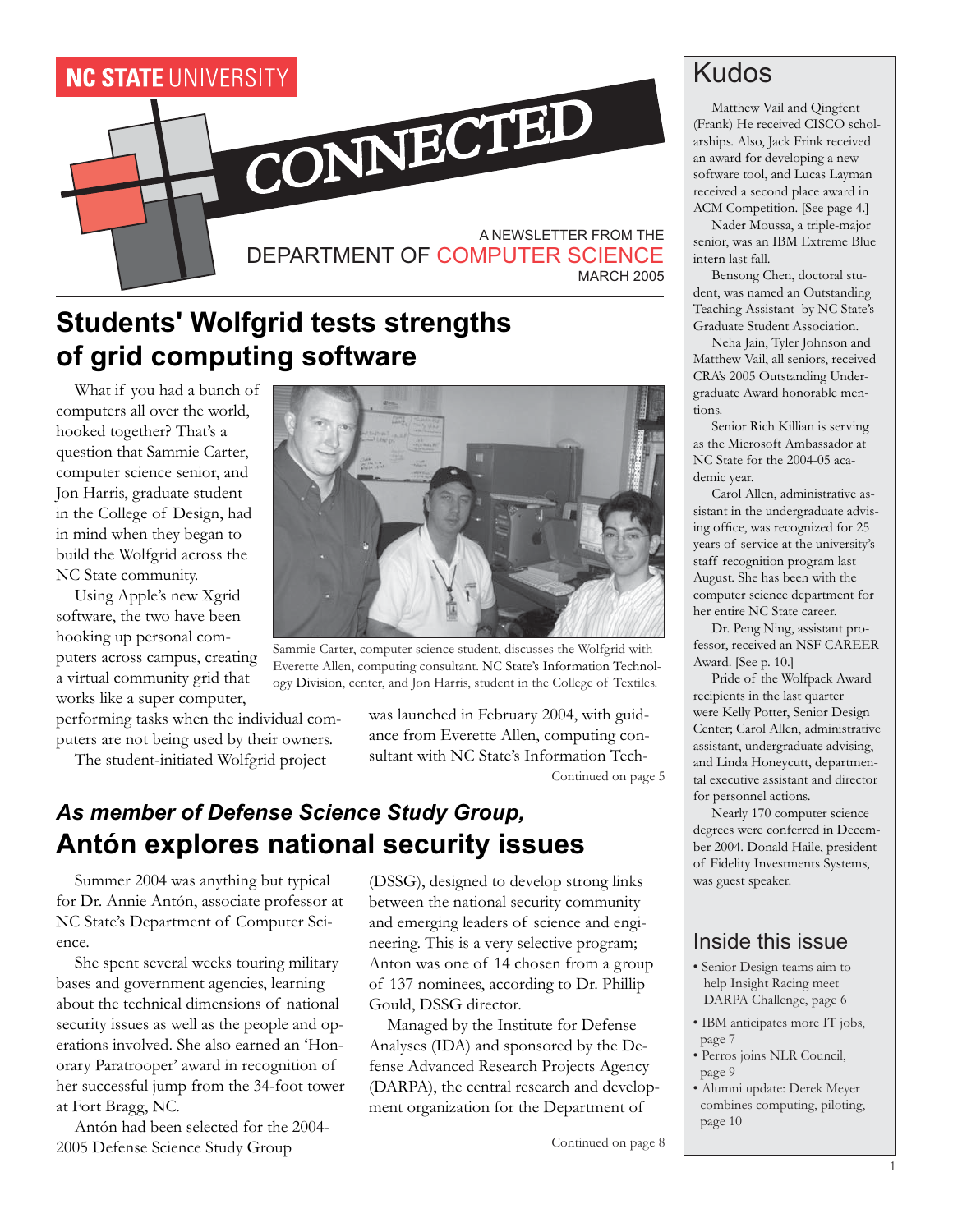### **From the Desk of the Department Head**

Another academic year is well on its way, and it has been wonderful so far. The computer science department spent the early autumn months preparing for two major milestones - the CAC/ABET1 accreditation review, and an external peer review in preparation for the formal search for a new department head.

The CAC/ABET review took place in late October, and the external review in mid-November. As a department, we have gained a lot from both. The process of reviewing carefully and constructively both our undergraduate and graduate programs, as well as our research program, yielded an honest and very useful assessment of our core strengths, challenges and potential. We have accomplished much and have much to look forward to.

One highlight is recognition that our educational programs equip our students to be competitive, to succeed in their profession, and to contribute to society. For example, for the fourth year running, NC State was the largest supplier of new hires to IBM – and computer science students represent a large fraction of those hires. Also, we are among the *top* in the nation in the number of awarded bachelor's and master's degrees in computer science and in the top 40 in the number of awarded Ph.D.'s in Computer Science.

Currently, we have 41 tenured and tenure-track faculty, over 850 undergraduate majors, and over 380 graduate students. We are in the process of looking for new faculty members to help make our department even more competitive.

In the last six months our students, staff and faculty have received a number of awards and recognition, and have participated in a number of professional events. This includes best paper awards, student and faculty scholarship and research awards, a prestigious NSF CAREER award, several Pride of Wolfpack awards, and appointments on prestigious national bodies such as the National Lambda Rail (http:// www.nlr.org) Network Research Council.

The Fall 2004 commencement ceremony recognized the academic achievements of 166 Computer Science graduates and brought the ranks of our alumni to over 4500. This was an exciting and auspicious event that culminated years of hard work and dedication for all concerned.

In the fall of 2005, we will be moving into a new building on the NC State Centennial Campus. This move will enable our department to consolidate, and our students to take the majority of their courses and conduct research with our faculty in new state-of-the-art classrooms and laboratories. We have several exciting months ahead as we prepare for this move.

I wish you a year of happiness and success.

Mladen A. Vouk Interim Department Head

Footnotes

<sup>1</sup> Computing Accreditation Commission of the Accreditation Board for Engineering and Technology (http://www.abet.org/cac1.html)

#### **Staff Appointments & Changes**

*Barbara Adams*, PhD, is assistant director of undergraduate advising, working with Joyce Hatch, lecturer and coordinator of advising.

*Ginny Adams* transfered to the Centennial Campus faculty secretary position.

*Jason Corley* was named information technology coordinator for the department.

*Jennifer Craddock* left for a position with Fidelity Mutual.

*Dana Lasher* was named director of student services.

*Anna Rzewnicki* left for a position with the College of Management. *Irene Rindos*, CSC freshman, is assisting with department communications.

#### **Don Martin, former CSC department head, dies**

Donald Martin, Ph.D., professor and former head of the computer science department, died Feb. 11 following a battle with MDS and leukemia.

Martin received bachelor of science and master's degrees at the University of South Carolina and a Ph.D. in chemical engineering at NC State. He helped to develop and headed the computer science department at NC State during a time that has come to be known as the "Martin Era."

Although he received numerous accolades, his family notes that his most important was being voted teacher of the year for several years by his students. He loved teaching and was known as a tough professor from whom students learned well.

Martin had served in the U.S. Navy and Reserves for over 20 years and retired as Commander.

He is survived by his wife Doris, children and grandchildren. In lieu of flowers, the family requested that donations be made to St. Jude Hospital, 501 St. Jude Pl., Memphis, TN 38105. Tributes may be sent to www.bronwynne.com.

#### Technical papers

To keep up with faculty research, view Computer science faculty members' technical papers online at http:// www.csc.ncsu.edu/research/ tech/reports.php.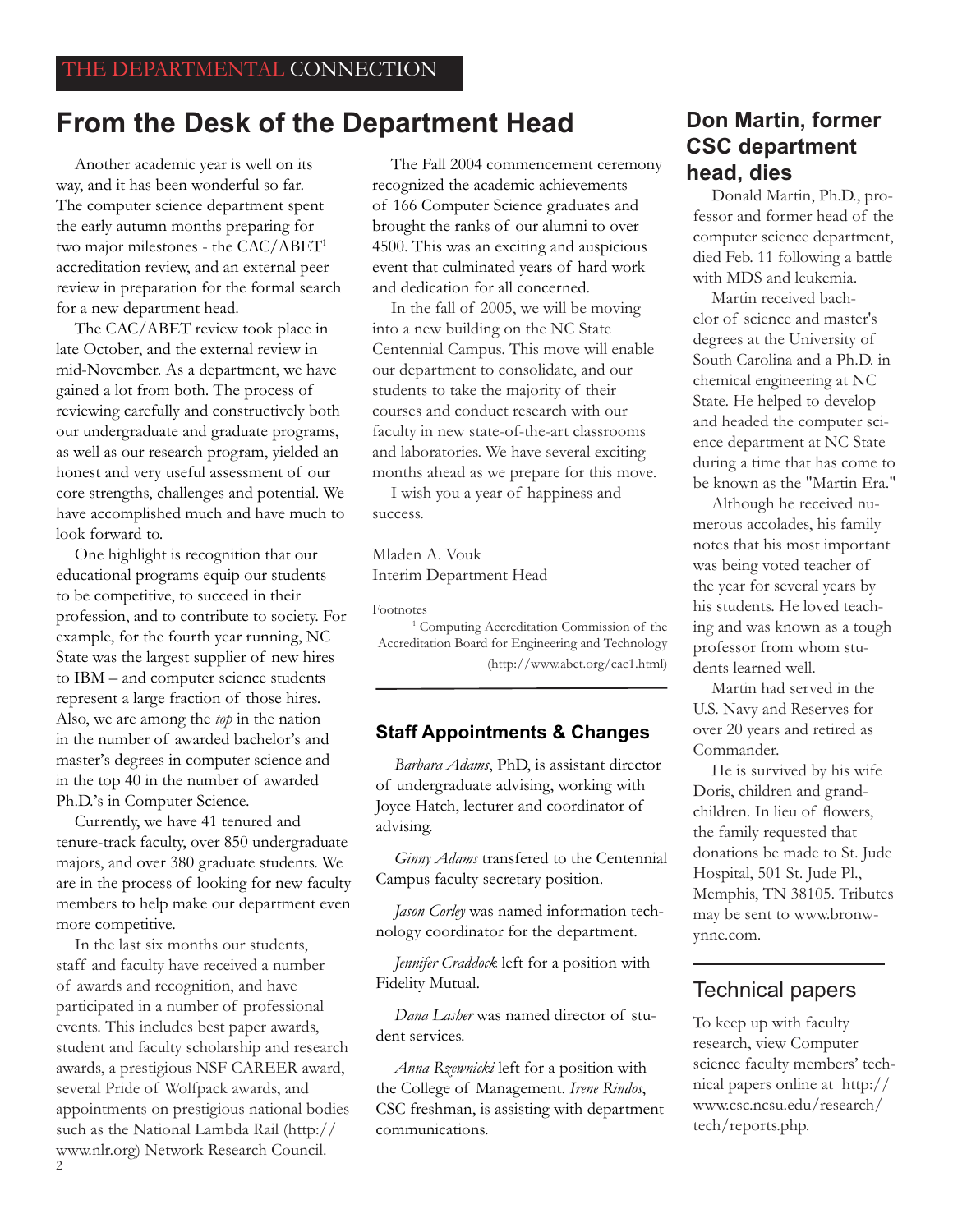### **Mayr joins the CSC faculty**

The newest member of the computer science faculty is bringing additional expertise in software verification to the department.

Dr. Richard Mayr joined the faculty as assistant professor this fall, coming from the computer science faculty at the Albert-Ludwigs-University in Freiburg, Germany.

His main research areas are formal verification, logic, automata theory, term rewriting, asynchronous systems and computer networks.

Although he began his research in semi-automatic verification methods, using computer assisted proving systems, he shifted to fully automatic methods when he changed research groups while working on his doctorate, and continued that approach in his post-doctoral research.

"The semi-automatic methods are powerful but require a lot of knowledge of the user and can be cumbersome," he says. "The automatic methods, based on algorithms, are powerful and have the advantage of being easier to push into applications. Both are important

and are used in different roles, depending on the application," he says.

While much of the work in verification has been about systems which have finite state



Richard Mayr

spaces, Mayr has focused on the more general case of infinite state spaces. His research has applications in safety-critical systems, primarily in telecommunications and data flow analysis, as well as performance analysis. He also works with scalable verification methods and their application to industrial specification languages such as UML RT.

Mayr, who has studied and worked abroad for much of his academic career, seeks out opportunities for international collaboration. Over the years, he has

conducted research with colleagues in the United Kingdom (particularly Scotland), France, Sweden and the Czech Republic. His doctoral supervisor in Munich was Spanish and had also worked in Scotland, "so this was a contributing factor" to Mayr's international interests, he says.

It stands to reason that he includes travel, foreign cultures and languages on his list of hobbies, along with hiking, cycling and skiing. He speaks four languages fluently: German, English, French and Swedish, plus a little Spanish and Greek.

Mayr also enjoys working with students. "Teaching is a very rewarding experience, especially when something difficult gets across (to the students) successfully," he says. He is teaching CSC 333, Automata, and CSC591C, Software Model-Checking.

He received his Ph.D. in computer science from TU-Muenchen, Germany. The title of his dissertation: `Decidability and Complexity of Model Checking Problems for Infinite-State Systems.'

Engineering Building II is on track for completion and use by Fall 2005. The computer science department will be located in the left side of the building; computer and electrical engineering will be housed in the right side of the facility. The new building is located on NC State's Centennial Campus, near the Red Hat building.

### **Engineering Building II On Track for Fall 05**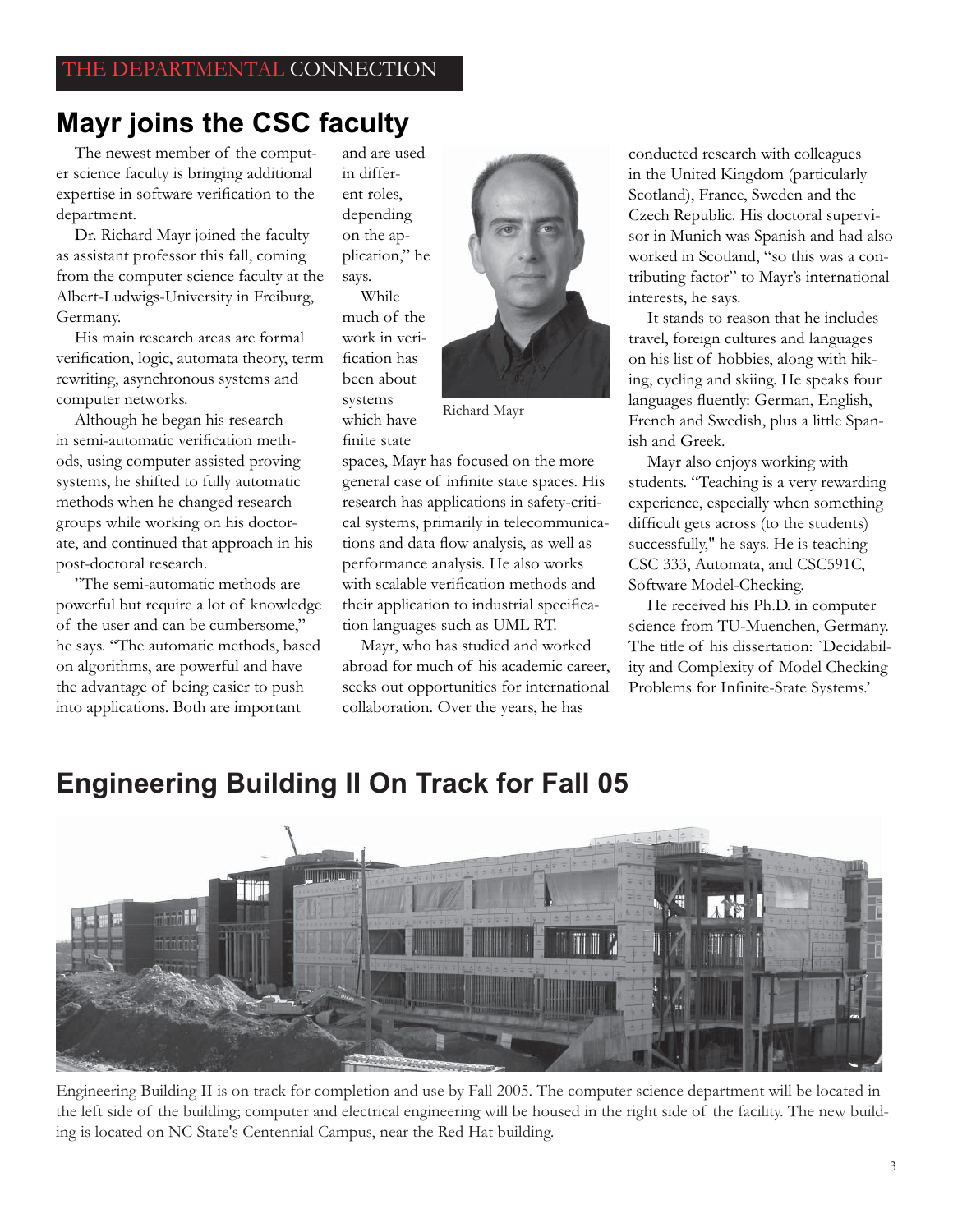### **Frink receives award for new software tool** *Privacy research experience yields student recognition*

Jack Frink, senior in computer science, recently received an entrepreneurship award in recognition of his work in developing Flesh, a cross-platform, freeware Java application. He also received a \$1,000 scholarship from the local company n software in recognition of his achievement.

Neha Jain, also a computer science senior, assisted with extensive testing and feedback on the project.

Frink developed the software tool to help with a research project that he, Jain and other students were engaged in through ThePrivacy-



Jack Fink at Wither's Hall computer lab.

Place.org, a research group founded by Dr. Annie Antón, associate professor of computer science.

The tool was used to evaluate online healthcare privacy policies that evolved in response to the Health Insurance Portability and Accountability Act (HIPAA). Flesh quickly analyzes a document (such as plain text files) and displays the difficulty associated with comprehending it.

Flesh is available for both Mac OS X and Windows. Within days of publishing it, Flesh was downloaded by several hundred users, Frink says. He continues to take feedback and is working to extend its functionality and overall utility. More information about the tool is available online at http: //jack.gravco.com/flesh.html.

### **Vail, He receive CISCO scholarships**

Two computer science students received Cisco Information Assurance Scholarships this year. Eight Cisco scholarships are awarded each fall and each spring.

Matthew Vail, senior, was awarded a Cisco Scholarship for fall 2004, and Qingfeng (Frank) He (Ph.D. candidate) received a Cisco Scholarship for spring 2005. He is the third NCSU computer science student (and third member of theprivacyplace.org) to be so honored.

The scholarships recognize students who are making a significant contribution in the field of information security information assurance.

Scholarship requirements include prior intern or work experience and research in the field of information assurance or information security.

He's application was selected based on the originality of the ideas posed in his essay along with his breadth of knowledge in the IA field.

During the 2003-04 academic year, Vail led a multidisciplinary team of undergraduate researchers in the evalua-

tion of online healthcare privacy policies that evolved in response to the Health Insurance Portability and Accountability Act (HIPAA). Other students on his team were Neha Jain and Jack Frink in computer science, and Carrie Gheen in the College of Management at NC State.

Their research was performed under the direction of Dr. Annie Antón, assistant professor of computer science and a leader in privacy and security research. The team's objectives were to examine privacy policies to evaluate the compliance of specific healthcare organizations with HIPAA, investigate the evolution of the organizations' privacy practices before and after HIPAA went into effect, and to quantify each policy's level of readability and clarity.

Vail is working full time as a distributed computing services engineer in the Administrative Offices of the Courts for the State of North Carolina and carries a full academic load at NC State.

Neha Jain (B.S. 2004), currently in the Accelerated Bachelors/Masters computer science program, received a CISCO scholarship in fall 2003.

The results of this project are summarized in Technical Report 2004-21, "An Analysis of Web Site Privacy Policy Evolution in the Presence of HIPAA," posted on the computer science department's website [http://www. csc.ncsu.edu/research/tech/reports. php]. The article is also currently under review for publication in IEEE Security and Privacy.

#### **Department Mourns the Loss of Freshman**

CSC freshman, Michael Lloyd Ireland, Jr. of Aurora, NC, was killed in an auto accident on Sunday, November 14, 2004. He is survived by his parents Mr. and Mrs. Michael L. Ireland of Aurora, NC. Our deepest sympathies and prayers go out to the parents, family and friends of Michael.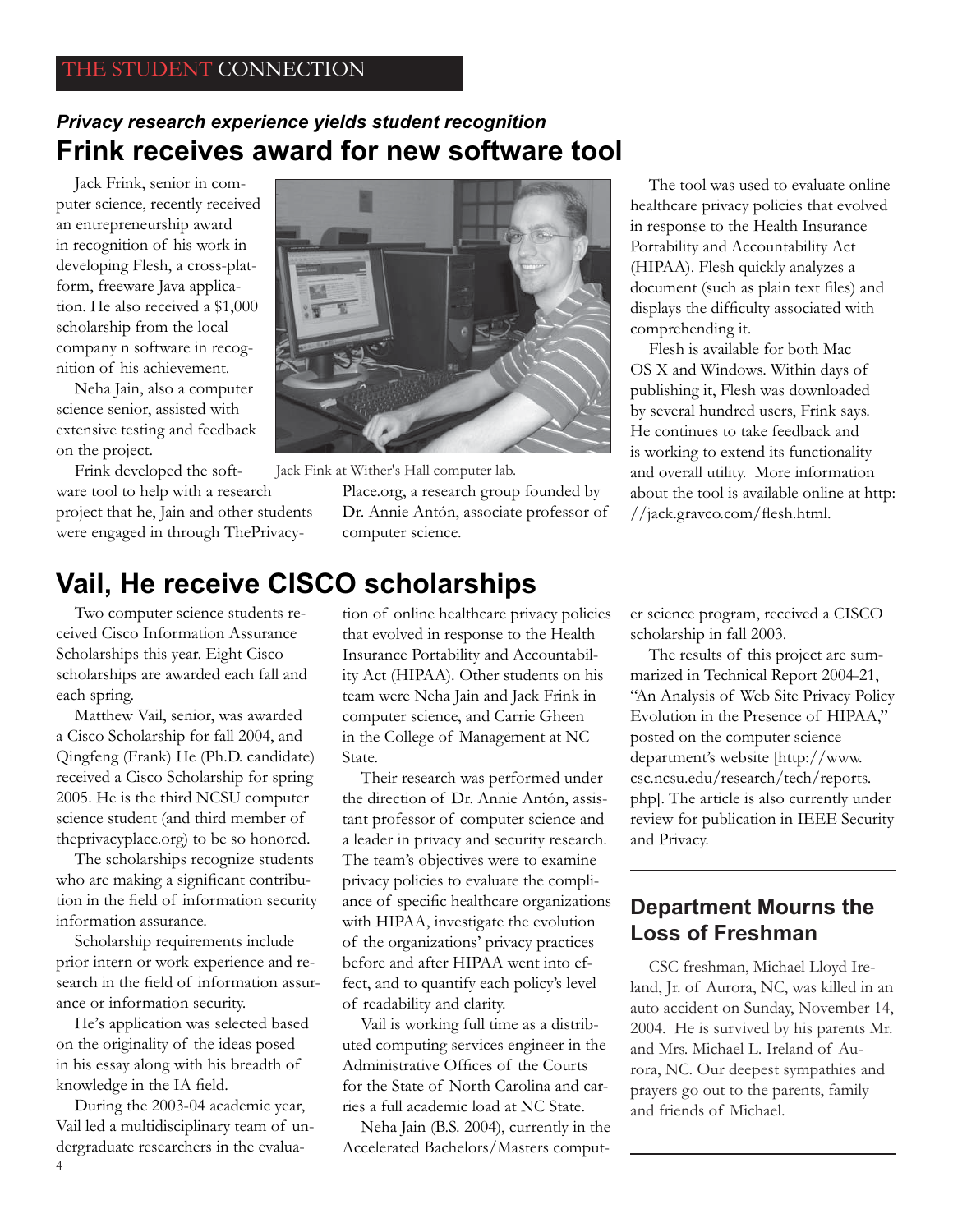### *Students take learning beyond the classroom*

For NC State's computer science students, learning is not limited to formal coursework. A growing number of student organizations, they offer workshops and other opportunities to stretch their knowledge and gain experience in this dynamic field.

The Wolfgrid project featured in this issue of *Connected* is one example of such student initiative. About 300 graduate and undergraduate students attended an information night early last fall, sponsored in part by a contribution from CISCO, to learn what other opportunities are available to them.

Following is an overview of current student organizations. All feature guest speakers, workshops, educational and social events. Alumni and corporate leaders interested in discussing speaking opportunities may contact Ken Tate, director of development and external relations for the department, at 919- 513-4292.

• ACM/AITP - NC State's combined student chapter of these two leading national organizations are continuing in a tradition of leadership and service. For the second year in a row, they are rebuilding donated computers, preparing them for a new service in an area school.

• Computer Science Graduate Student Organization, which is developing an interactive website for its members.

• Game Developers' Club -- for those interested in game development.

• Java Users Group -- promoting applications using Java.

• Linux Users Group – LUG - promoting and supporting the use of Linux and related free and open source programs within the NC State campus community.

• Microsoft.net Users Group – DNUG – extending the programming knowledge of NC State students, faculty and staff with teaching sessions on .NET, ASP and much more.

### **Wolfgrid tests grid computing software**

Continued from page 1 nology Division and staff advisor for the project. The Wolfgrid currently allows collaborative computations on networked Macs; soon, Linux boxes will be added to the grid.

The Wolfgrid now includes about 25 computers, and the number grows daily, Carter says. He and Harris have done a bit of troubleshooting and creative problem solving while building the grid.

One problem dealt with the unpredictable speed of the individual computers, which varied depending on the computers' features and how they were being used. They resolved that by hooking up all the fast computers in one grid and all the slow ones on another. Those first two grids are dynamic – people and their computers can come and go. As a result, computer processing on the grid can be fast or slow, depending on how many and the power of the computers that are connected to it.

"We're building a third grid that will be static, with a fixed number of computers," Carter says, using computers in the university's computer labs.

"The software being used for the grid is preview technology," he says. "Apple is beta testing it to see what

• PacMUG – possibly the largest campus-based MUG in North Carolina.

• Women in Computer Science – WIC – supporting, promoting and helping to retain women in computer science.

• The department also has members in the Association for the Concerns of African American Graduate Students.

Check out all the organizations online at http://www.csc.ncsu.edu/academics/students\_orgs.php

people can do with it."

Carter and Harris presented their progress via videoconference to participants at the University of North Carolina CAUSE 2004 conference held in Boone, NC, last fall.

"The long term IT goal (of this project) is to see if we can scale up this technology and see if we can use the computing cycles that are not being used in the labs and even the office machines," Allen says.

But the greater value of the project, he says, "is to provide an outlet for creative students to do a project on their own, to get the extra experience, and also to create awareness that this technology is on the forefront for the groups that are interested."

Exploring the potential for such technology is a great fit for computer science students, he says.

For design students such as Harris, it offers a chance to see how the new technology can be implemented to speed up their production processes. For example, when creating a movie with multiple components, "They can see if they can ship it out to a bunch of computers that are asleep and have them do the work, achieving a faster turnaround," Allen says.

Student officers meet as a student board and provide a channel of communications to the department administration. Two board members also serve as student representatives to the department's technology committee. represents undergraduate students.

A number of the student organizations are supported in part from contributions through the computer science department's ePartners Program and the College of Engineering's E-Council.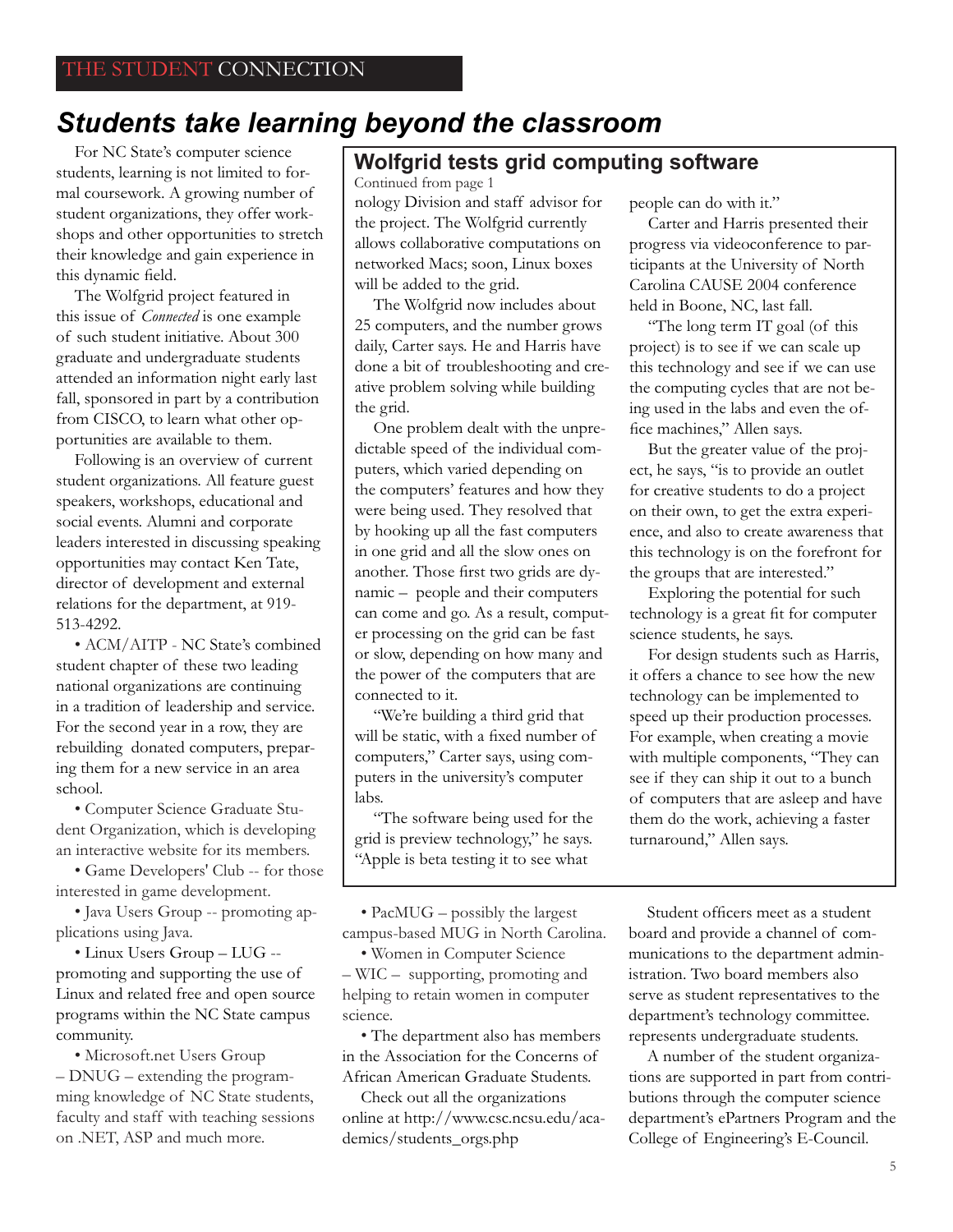### *Senior Design students aim to keep Insight Racing's vehicle on track*

Seniors in NC State's computer science software design projects course are facing a unique challenge this year: designing the software that will keep an experimental autonomous vehicle on track.

The off-road vehicle is being designed and built by Insight Racing, a Raleigh-area based company comprised of a number of College of Engineering students and three of their mentors. Their goal: to compete in the DAR-PA 2005 Grand Challenge [http:// www.darpa.mil/grandchallenge/] scheduled for Oct. 8, 2005.

Insight Racing came to the Computer Science Senior Design Center, which assigns teams of students to real-world projects, for software design support. A special summer session of the senior projects course was offered, with four teams of students working on various aspects of Insight Racing's software needs. Additional teams are continuing to work on the project this year.

Created in response to a Congressional and Department of Defense mandate, the Defense Advanced Research Projects Agency (DARPA) launched the Grand Challenge as a field test intended to accelerate research and development in autonomous ground vehicles that will help save American lives on the battlefield.

The Grand Challenge brings together individuals and organizations from industry, the R&D community, government, the armed services, academia, students, backyard inventors, and automotive enthusiasts in the pursuit of a technological challenge.

In the 2004 Grand Challenge, autonomous ground vehicles ran from Barstow, Calif., to Primm, Nev., competing for a \$1 million prize. The Insight Racing Team was one of only 25 teams to fully qualify for the 2004 event, but

was unable to compete due to a lack of funding. While 15 of the 25 finalists attempted the field trial, the prize went unclaimed as no vehicles were able to complete the difficult desert route.

The 2005 DARPA Grand Challenge will be held in the Mojave Desert. The team that develops an autonomous ground vehicle that finishes the designated route most quickly within 10 hours will receive \$2 million. The route will be about 142 miles over desert terrain featuring natural and man-made obstacles. The exact route will not be revealed until two hours before the event begins.

Insight Racing has completed a twomile test run and is continuing this fall to enhance its object avoidance, routing, and control systems, with the assistance of the two senior design teams.

CISCO and Foundry Networks, both computer science ePartners companies, have provided sponsorship support for fall senior design teams working on this project.

The Insight Racing [http:// www.insightracing.org/ ] team includes Kate Caldwell, senior, mechanical engineering; Mike Randall, senior, computer science and vice president of Ascot Technologies; Matt Rhinehart, junior, aerospace engineering; Brendan Shanley, senior, electrical engineering; and mentors Grayson Randall (B.S., aerospace engineering), Brian Dean (B.S., physics; M.S., computer science), and Walt Sliva (B.S., electrical engineering). Sliva also is Insight Racing's business manager.

College of Engineering Dean Nino Masnari provided funding for an attitude and heading reference system (AHRS) to assist the senior design students with their efforts working with Insight Racing. The AHRS device uses micro-electro-mechanical systems (MEMS) sensors to measure accelera-

#### **Layman places second in ACM Competition**

Lucas Layman, a computer science Ph.D. student, received second place in the graduate category of the ACM Student Research Competition held last fall in Vancouver, B.C., in conjunction with the OOPSLA (Object Oriented Programming, Systems and Applications) 2004 conference.

Layman is a research assistant working with Dr. Laurie Williams, assistant professor, investigating the effects of Agile Software Development practices, such as Extreme Programming, in industry.

He is currently working with groups at IBM, Sabre Airline Solutions, and Tekelec to study the effects of Agile practices on requirements engineering, production quality, and customer satisfaction. Their work is funded by the Center for Advanced Computing and Communication under its core research program for Analyzing Emerging Software Development Methodologies and Practices.

Layman received the award for his research report, "Empirical Investigation of the Impact of Extreme Programming Practices on Software Projects."

tion and magnetic heading. The computer science senior design teams working on this project use these sensors as input to a computational process to create an inertial navigation system that provides precise location information.

Those interested in being an additional sponsor of this project may contact Walt Sliva at (919) 468-8558 or walt@insightracing.org.

#### **Daniels Hall now home to CSC teaching labs**

The old computer science teaching labs in Leazar Hall closed in January. A new 24/7 lab is now open in Daniels Hall. This is Phase I of the Daniels Hall renovation project.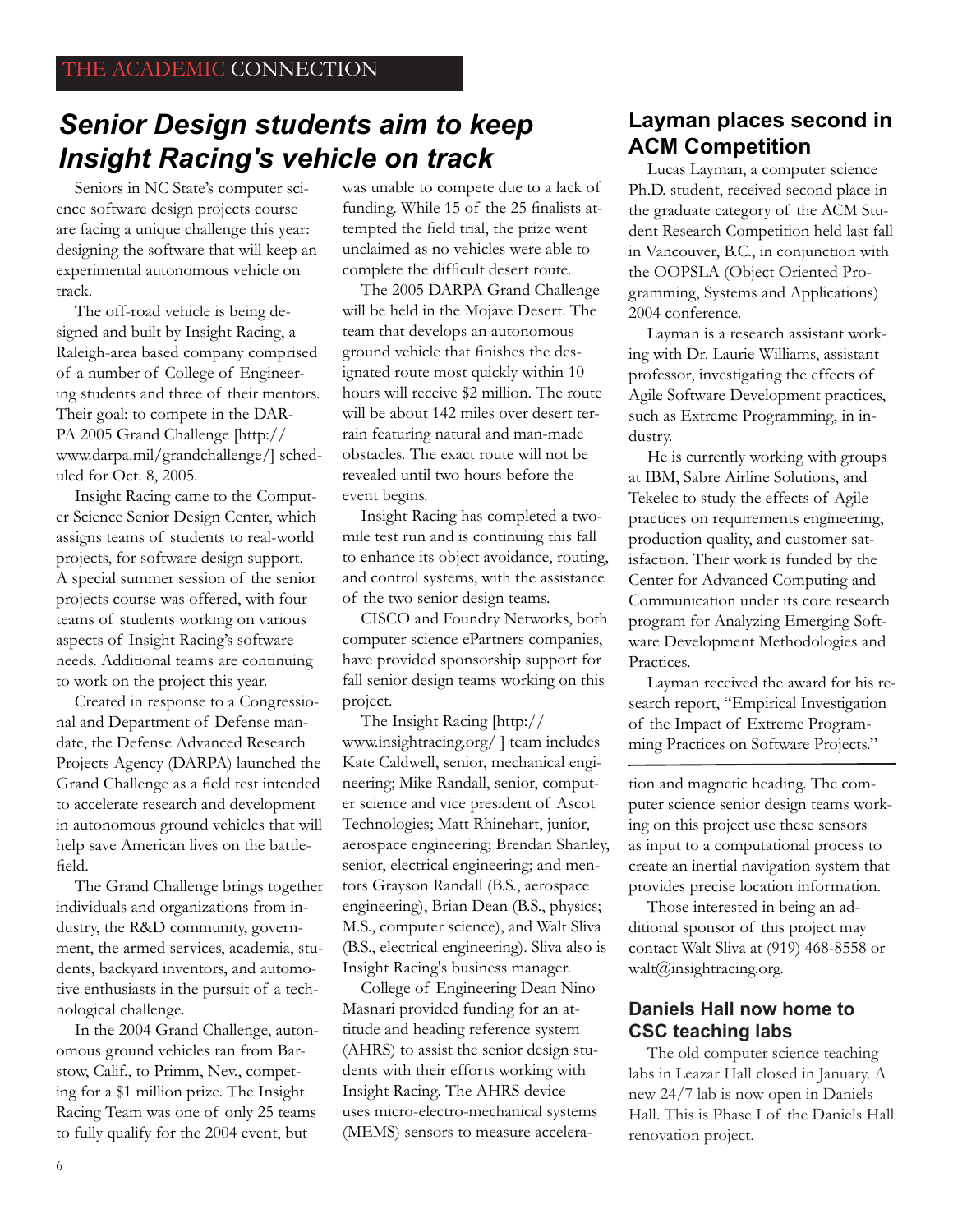### **Faculty, students join in IBM's University Day ...** *more IT jobs expected*

NC State's computer science faculty and students were among the more than 100 participants and presenters at the IBM University Day held at the company's main campus in the Research Triangle Park in October.

The ongoing event brings together IBMers and academics to share information and to collaborate on technology projects and trends, industry requirements and future employment opportunities.

IBM's comments about employment prospects in the industry drew local media attention this fall. In its news release about the event, IBM cited U.S. Department of Labor in reporting and enormous opportunity in all technological fields. By 2006, it predicts this country will need 1.5 million more information technology professionals, and that one out of every four jobs in this decade will be in IT.

Colleges and universities will have to quadruple their number of graduates by 2008 in order to meet this demand. This situation exists at a time when schools in North Carolina and nationwide are witnessing dwindling enrollments in computer science and related engineering courses.

NC State's undergraduate enrollment in computer science declined from 900 in fall 2003 to 826 for fall 2004. However, enrollment in the graduate computer science programs rose, from 362 in fall 2003 to 384 in fall 2004 for the masters programs and from 91 in 2003 to 127 in 2004 for the doctoral programs.

Margaret Ashida, IBM's director of University Relations, told University Day participants that "One of the greatest concerns of leaders from industry and academia alike is the challenge of preparing talent capable of driving innovation -- and thus economic growth. We intend this Academic Initiative (discussed at the event) to help lead to the bright, optimistic future we see on the horizon," he added.

Launched earlier this year, IBM's initiative offers a wide range of technology education benefits for participating schools. Its gifts to the computer science department, for example, totalled more than \$325,000 last year.

NC State produces more IBM new hires than any other single school in the nation, it was reported at the event. Worldwide, the company has increased

#### *Corporate involvement brings real-world perspective* **New online job board puts**

Corporate-academic interaction helps advance knowledge through sponsored research. It also strengthens the learning experience for computer science students through informal presentations as well as hands-on learning opportunities, including sponsored projects, internships and co-ops.

Numerous opportunities exist for companies to interact with students, including sponsoring Senior Design Center projects or presenting in classrooms and at student organization meetings.

On-campus presentations typically last from 30 to 45 minutes, covering technical and other topics relevant to computer science students, followed by a question and answer session.

Corporate leaders interested in discussing project sponsorship or speaking opportunities are invited to contact Ken Tate, director of development and external relations for the computer science department, by email at tate@csc.ncsu.edu or phone at 919-513- 4292.

new-hire projections for this year by 88 percent – to nearly 19,000 total hires. Most of the positions will be for people with technical skills.

IBM expects to hire between 300 and 400 graduates of North Carolina schools, with the lion's share coming from NC State, Duke, The University of North Carolina and North Carolina A&T, all of which participated in the University Day event and joined IBM's initiative to better prepare students for information technology jobs of tomorrow.

NC State presenters included Dr. Laurie Williams, assistant professor of computer science, and Dr. Michael Rappa, Alan T. Dickson Distinguished University Professor of Technology Management in the College of Management.

Rappa and Williams collaborate on open source software research. More about their work is available online at http://openseminar.org/. About five computer science students also presented posters at the event.

Also participating were universities in Virginia, Maryland, South Carolina and Florida plus IBM technologists. The event was sponsored by the IBM RTP Center for Advanced Studies.

# **students-employers in touch**

The computer science department has recently enhanced its online job board, providing a convenient place for employers to post full and part time opportunities targeted to computer science students.

Employers are welcome to post positions using the new easy-to-use interface at the department's online Career Services Center: http://www.csc.ncsu.edu/ corporate\_relations/career\_center.php.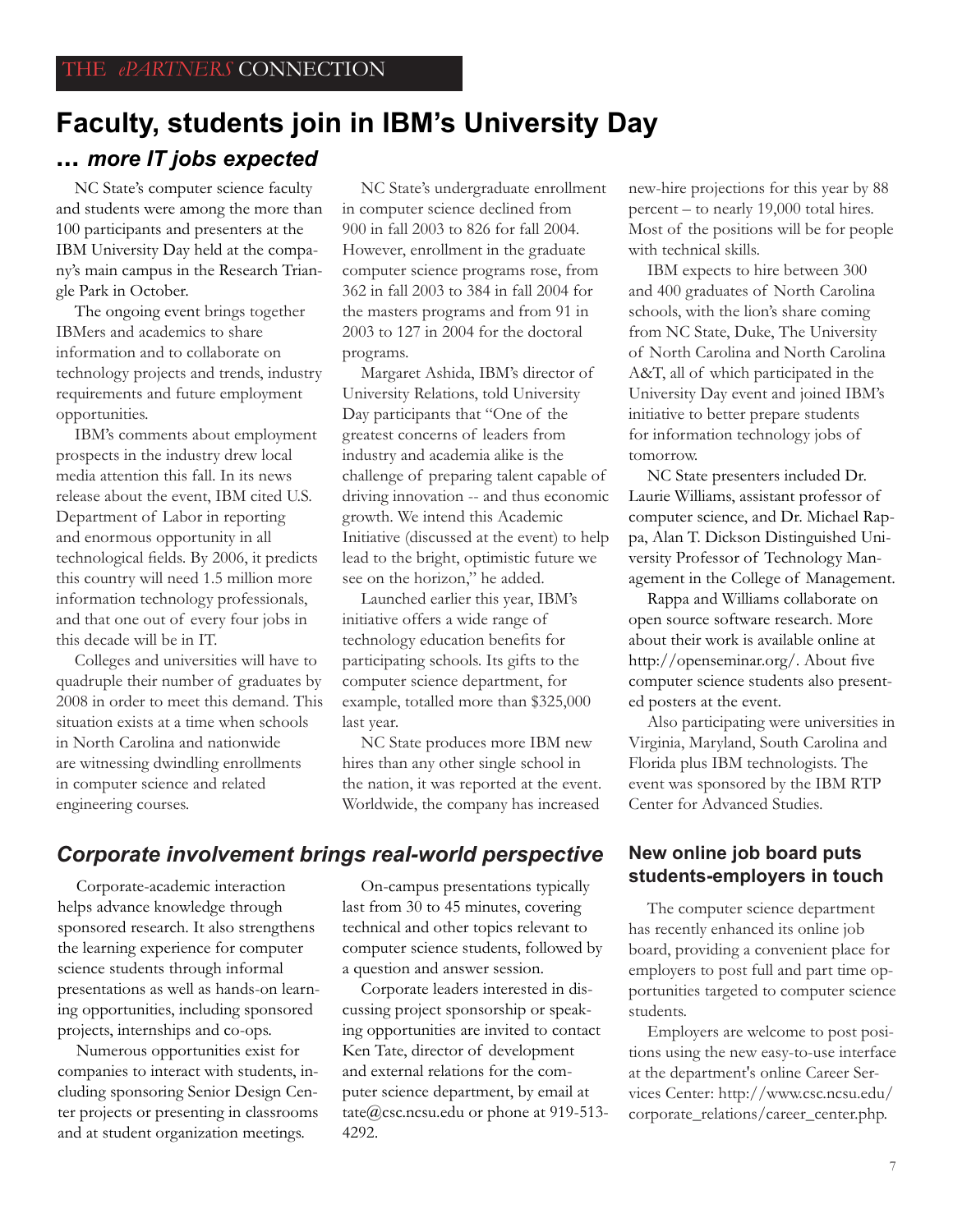### **Antón in DSSG**

Continued from page 1

Defense, the program acknowledges the fundamental role that technological advantage has in assuring U.S. national security, according to the department's website. It is part of the sponsoring agencies' efforts to keep pace with the nation's rapidly evolving technology and defense needs.

The DSSG selects young professors from many of the nation's top universities as well as non-university affiliated men and women – all nominated by senior academic officials – and other officials from various government agencies to take part in DSSG. Over the course of the two-year program, participants focus on defense policy, related research and development, and the systems, missions, and operations of the armed forces.

During the course of eight sessions – a total of 22 days per year over a twoyear period – the DSSG members take to the road as they immerse themselves in the issues and policies related to national security. They interact with



Annie Antón after completing her paragrapoper exercise

top-level officials from the Defense Department, as well as senior officials of other government organizations

such as the Department of Energy, various intelligence agencies, and Congress.

Visits to military bases throughout the United States provide members with a unique perspective of operating forces and allow program members to meet with senior commanders as well as enlisted men and women. Tours of defense laboratories and industrial facilities provide further insight into research, development and manufacturing technologies.

"This year, we each are working on a project that in some way helps the Department of Defense, for example, by applying our research to a challenging engineering or science problem," Antón says. The participants will also each write "a think piece" summarizing their project.

"Papers written by the participants as a result of their research are distributed widely within the Department of Defense," Gould says. "A few have even been briefed to the staff of the President's National Security Council."

### *Faculty, students present research at broadband, security conferences*

Computer science faculty and students participated in the first Annual International Conference on Broadband Networks held in San Jose, Calif., in October. (See details at http:// www.broadnets.org.)

This new conference included a Broadband Optical Networking Symposium and a Broadband Wireless Networking Symposium.

Dr. George Rouskas, professor, was a member of the networking symposium's technical program committee, co-chair of its Workshop in Traffic Grooming of WDM Networks, and chair of the Burst and Packet Switching syession. Dr. Rudra Dutta, assistant professor, was chair of

the Dynamic Traffic Grooming session.

Doctoral student Bensong Chen received an NSF travel grant that enabled him to present a paper at the Optical Networking symposium's Workshop on Traffic Grooming. The paper was co-authored with Dutta nd Rouskas.

Several other doctoral students also participated in the conference.

The department was also well represented at the International Symposium on Software Reliability Engineering, held in November in France (See details online at http://www.issre.org/  $2004/$ .)

Faculty presenters were Dr. Laurie Williams, assistant professor, and Dr. Mladen Vouk, professor.

Several graduate students and one undergraduate student also attended and presented papers at the conference.

These two conferences are just a sampling of faculty members' professional activities. As a group, they published nearly 100 papers and conference presentations, books and book chapters in the past academic year.

For more information about current faculty research, review the department's online summary of funded research at http://www.csc.ncsu.edu/ research/faculty\_projs/2004.php.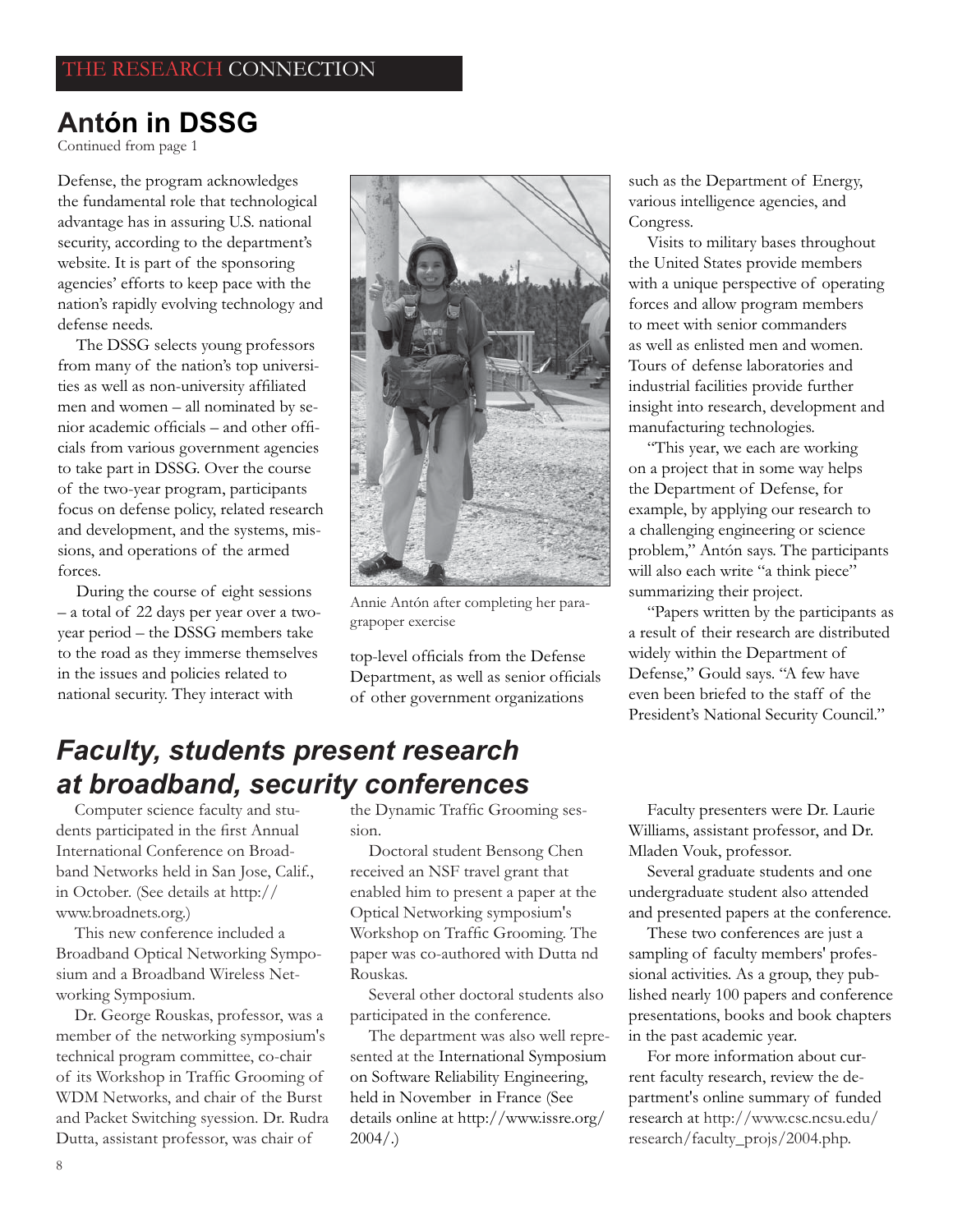### **Perros appointed to NLR Network Research Council** *New book on networks coming in 2005*

Dr. Harry Perros, professor of computer science and program coordinator for the Master of Science in Computer Networks at NC State, has been appointed to the National Lambda Rail (www.nlr.org) Network Research Council (NRL NRC). He also recently completed a new book on networks, to be published in early 2005.

NRL, a major initiative of U.S. research universities and private sector technology companies, provides national scale infrastructure for research and experimentation in networking technologies and applications. NC State is part of the NRL network through a coalition of North Carolina universities represented by Duke University.

In addition to supporting cuttingedge uses of optical networking capabilities in research and education, one of its primary goals is to bring together networking research communities to

solve complex challenges of network architecture, end-to-end performance, and scaling. The NLR infrastructure will initially provide four separate 10 gigabit per second wavelengths with provisions to add another 28 to 36 wavelengths as needed to support members' research collaborations.

In his new book, Connection-Oriented Networks: SONET/SDH, ATM, MPLS, Optical Networks, Perros explores connection-oriented packetswitched and circuit-switched networks. Written as a textbook for a second upper level course on computer networks, Perros says it would also be useful for networking engineers in the field.

The first connection-oriented network is probably the familiar and ubiquitous telephone network, he says. This circuit-switched network establishes a connection between the two parties by allocating a channel on each transmission link along the path. The concept of connection, as used in the telephone system, has been emulated for a long time in computer packet-switched networks.

"In this book, we explore two connection-oriented packet-switched networks, ATM networks and Multi-Protocol Label Switched (MPLS) networks. The book also discusses two circuitswitched networks, SONET/SDH and Optical Wavelength-Routing networks.

"We also present a new optical networking scheme, which has not as yet been standardized, known as Optical Burst Switching, which can be seen as lying between packet switching and circuit switching," he says. The book also contains a chapter on access networks, such as ADSL-based networks, cable modems, and ATM passive optical networks, and a chapter on voice over ATM and voice over MPLS.

### **Speech identification research draws international scholar**

What's in a voice? Increasingly, it is being used to help narrow down the list of suspects in forensics cases, says Dr. Robert Rodman, professor of computer science whose research focuses on computer speaker identification and automatic lip synchronization of spontaneously spoken speech.

Rodman compares the use of voice identification to the use of the refractory index of glass in determining the likelihood that glass shards found on a suspect came from a particular crime scene.

"We use likelihood ratios, or what people commonly call 'odds,' to determine the possibility that two different recordings of a voice were made by the same person."

More recently, his research has focused on developing methods for distinguishing mimics from real voices. That

research drew the attention of a group of doctoral students working on the same topic in Sweden.

"I got an email from a Swedish woman working on her Ph.D who was studying what was involved in mimicking another voice," Rodman says.

In discussions with the student and her advisor, he learned of another student, Erik Eriksson, who had received an award to study abroad for five months. Eriksson joined Rodman as a visiting scholar earlier this year.

One of their joint projects involved applying the speech identification technology that Rodman and colleagues at NC State have been developing over the past decade to the Swedish language.

Speech identification can be used to identify a person – such as in a criminal trial – or to verify a person's identity, to activate a voice-based command to open a door, for example. Rodman wanted to learn if their method, which uses spectral features to discriminate between speakers, was language-independent.

Results of Eriksson's work on the project, presented at the 17<sup>th</sup> Swedish Phonetics Conference at Stockholm University last May, show that language is not a factor that affects their method's accuracy. Co-authors on the paper were Luis Cepeda, an NC State computer science doctoral candidate, as well as David McAllister and Donald Bitzer, both NC State computer science professors.

Eriksson also assisted Rodman with a literature search regarding emotion detection, which would be useful in determining changes in the emotional state of an individual participating in computer-based training.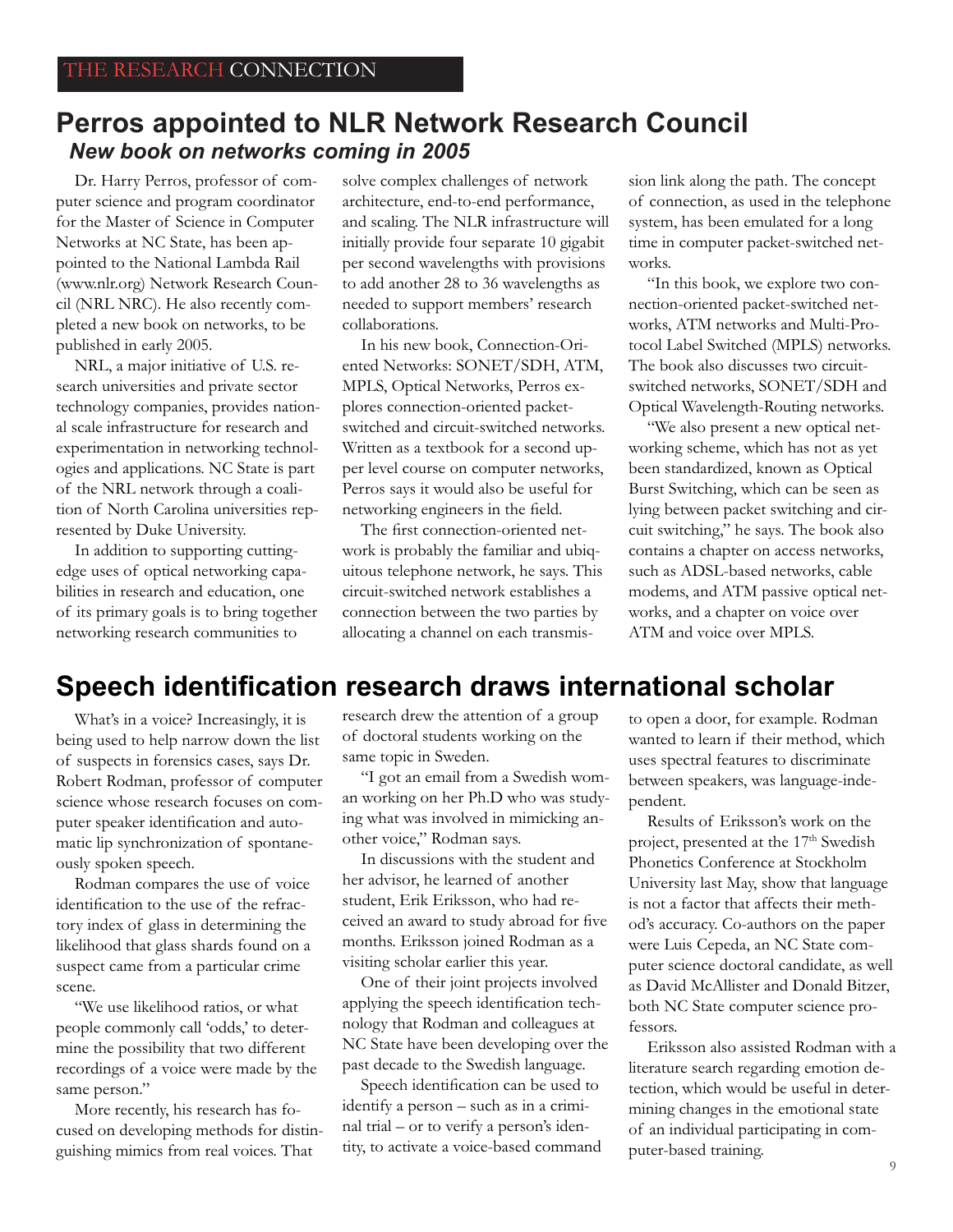### **Computing, piloting skills combine for high-flying career** *For Derek Meyer,*

"It's way cosmic, and very, very complicated." That's how Derek Meyer (B.S. computer science, '79) describes his current consulting project, the F/A-22 Air Combat Simulation being developed by Lockheed Martin in Marietta, GA.

His understanding of computer science gained as an undergraduate student at NC State while on an Air Force ROTC scholarship, coupled with several decades of flying experience that included stints as a fighter pilot and an instructor pilot, prepared him well for his current role.

Meyer credits Dr. Alan Tharp, professor of computer science and one of his undergraduate instructors, for getting him on the right track. "The way he ran his classroom and how he organized things, his methodology – it just clicked with me," Meyer says.

"It helped me do my work (then), and it helped me later on in how to deal with problems, even after leaving graduate school and going into a completely different field. (And) all those things helped me get my job at Lockheed when I left the military service."

Meyer had planned to enter the Air Force after receiving his bachelor's degree in computer science, but a backlog in pilot training at the time postponed the start of his military career. He opted for delaying active duty for a year and headed off to graduate school at the University of Texas at Austin, where he studied electrical engineering.

After completing his master's degree, he started pilot training in the Air Force and launched a military career that included piloting an F-15 Eagle, serving as an instructor pilot and squadron weapons officer, attending the U.S. Air Force Fighter Weapons School, and eventually returning as an instructor. The school combines academics and flying with the latest fighter tactics

– a Ph.D. program for fighter pilots, he says.

Meyer's last assignment involved duties at the F-15 test and evaluation squadron and as a core pilot for the F/A-22 Raptor being developed by Lockheed in Marietta, GA.

"I provided advice and really enjoyed the design side," he says.

This led to Meyer's employment as a

staff engineer with Lockheed. He has worked on cockpit design, pilot-vehicle-interface, and assisted the chief pilot in preparation for the Raptor's first flight. During the same period, he was flying F-15s on weekends as a member of Georgia's Air National Guard.

Meyer left the National Guard in the mid-1990s, but has continued flying, now as a pilot for FedEx Express, where he has been working since 1995.

"But in 1997, some of the guys I worked with at Lockheed wanted help with an aircraft design project, so I started there again as a part-time engineering contractor."

Currently, Meyer is a part-time consulting employee for Science Applica-



Meyer in the F/A-22 air combat simulator

tions International Corporation (SAIC), involved in the operational testing and evaluation of the F/A-22.

He works with the Air Force Operational Test and Evaluation Center (AFOTEC) and Lockheed Martin's F/A-22 Air Combat Simulation (ACS). The ACS features 12 advanced cockpits with 360-degree out-the-window visuals that Meyer describes as "incredible." The ACS allows today's Raptor pilots to fly in dense, advanced threat environments that current airspace and budgets don't allow.

"We have some outstanding software engineers that have helped to make this happen," Meyer says.

### **Ning Receives NSF Career Award for Sensor Network Security Research**

Peng Ning, assistant professor of computer science, recently received a Faculty Early Career Development (Career) Award from the National Science Foundation (NSF), effective July 1, 2005, through June 30, 2010. The NSF will provide \$400,000 in funding over the next five years to support Ning's research project entitled, "Career: Towards Trustworthy and Resilient Sensor Networks." NSF Career Awards are one of the highest honors given to young university faculty in science and engineering. The department is now home to 13 NSF Early Career Award winners.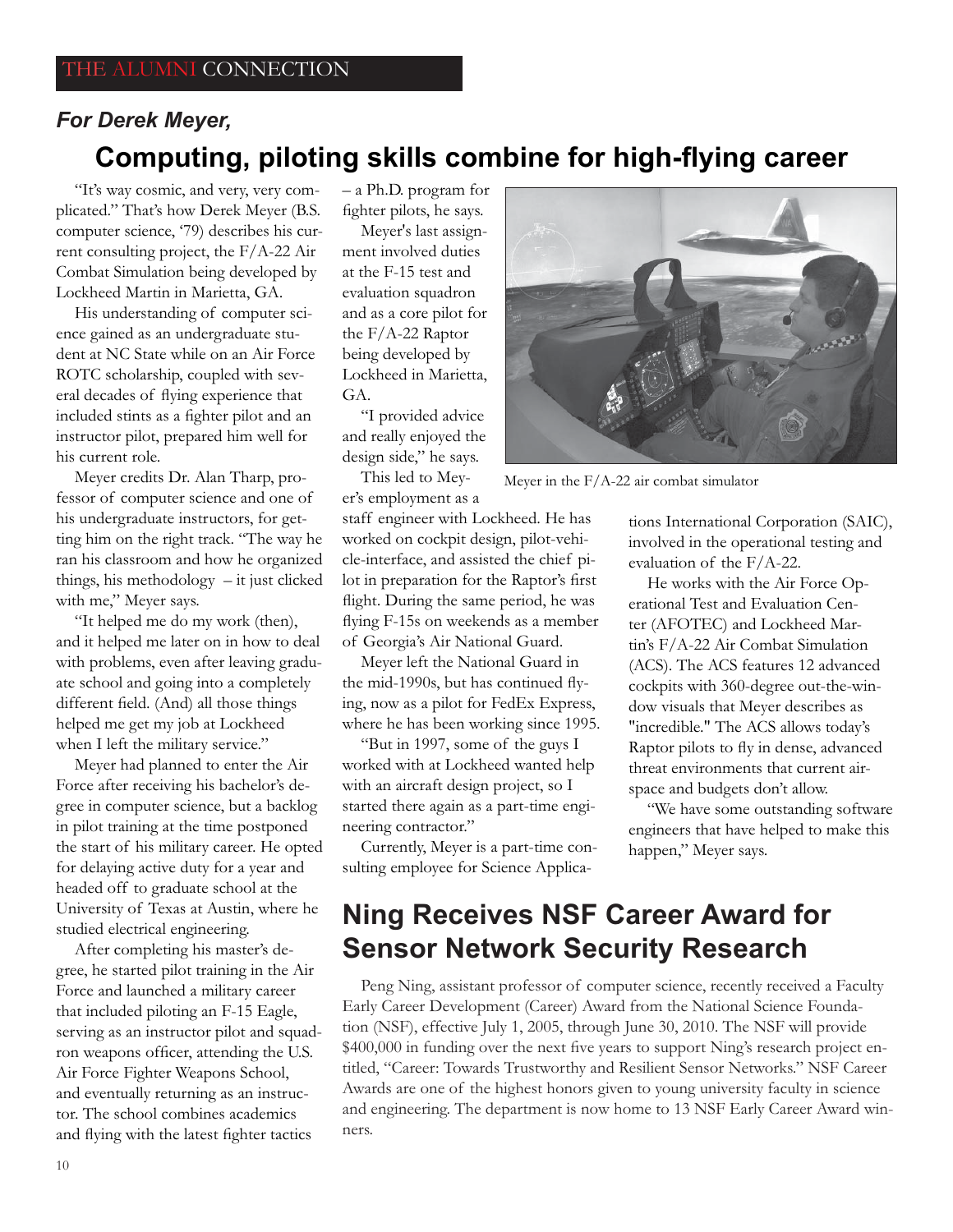### **Alumni newlyweds pay tribute to former professor**

Jenn Taranto (CEM '00) and Tom Vitolo (CSC '99, AMA '00) got married last June, and they shared their story with all NC State engineering alumni.

They did so because they wanted to spread the word about their matchmaker and catalyst of their present careers.

Although both were students at the same time, they didn't meet until both attended a memorial service for the late Dr. Richard L. (Ric) Porter, who had been assistant dean for academic affairs in the College of Engineering. He was both mentor and friend to both.

Their relationship began as they shared memories after meeting at his memorial service.

#### **Jackson receives award**

Dr. Laura Jackson (Ph.D., '03) received the 2004 Nancy G. Pollock PhD Dissertation Award for the College of Engineering.

The title of her dissertation is: "The Directional p-Median Problem with Applications to Traffic Quantization and Multiprocessor Scheduling." Her advisors were Drs. G. Rouskas and M. Stallmann. She is currently a senior research statistician at the SAS Institute.

Porter passed away unexpectedly in 1999. Taranto and Vitolo, who after nearly four years in the College of Engineering had yet to cross paths, met at Porter's memorial service.

After the service they had coffee together and shared their memories of Porter. They've been sharing coffee, and making their own memories, ever since.

### **Johnson wins award, thanks profs**

William Johnson reports that he recently received Booz Allen Hamilton's "Team's Appreciation Award."

In a letter to Carol Miller, computer science instructor, he says:

"I would like to say that I received the award because of the quality of education and guidance that I received from NC State university, which allowed me to provide innovative ideas and solutions to solve complex technological problems .

"You, along with Mr. Lasher, helped shape and mold my intellect. So I have all of you to thank, along with whole computer science department, for this wonderful accomplishment."

### **Alumni, others join Strategic Advisory Board**

Six new members recently joined the computer science department's Strategic Advisory Board (SAB).

The SAB is a cornerstone of the department's strategic planning efforts, providing input and guidance critical to helping shape our future. SAB members meet annually on campus and work as a virtual working team during the year, serving on subcommittees and executive panels.

Starting three-year terms on the board this fall are:

- Richard Conn, university liaison, Microsoft Corporation
- Chris Evans, entrepreneur with The Deepwood Group
- Vivien Joklik, vice president, marketing, John Deere
- Kathy Markham (B.S. '80), vice president, Information Systems, Kindred Healthcare, Inc.
- Rudy Puryear (B.S. '74), director, IT practice, Bain & Co.
- Kristopher Tyra (B.S. '86), co-founder and previous CTO, HiddenMind Technologies.

### **What are CSC alumni doing now?**

About 20 percent of Spring 2004 bachelor's degree recipients went on to graduate school. One of those, Andrea Costellow, is working on her MBA at NC State. A growing number are pursuing graduate studies through computer science's combined Bachelor's/Master's degree program.

Scott Vu (B.S. '04) took a slightly different approach. He was the department's first alumnus to enroll in the university's new biomedical doctoral program.

The department also has tracked nearly 20 of its doctoral graduates.

Two are in postdoctoral fellowships, at SUNY Stony Brook and Carnegie Mellon University.

Seven are in faculty positions at the University of North Carolina-Charlotte, NC State, Bogazici University in Turkey, University of California-Irvine, University of Texas-Arlington, University of Nebraska-Lincoln, and Istanbul University in Turkey.

Others are in research or senior programming positions with SAS Institue, IBM, Livewire Logic, and Avaya Research Laboratories.

Elwood Becton (BS '73) and his wife, Diane, have been active, loyal NC State alumni for three decades. After graduataing, he worked for several years for Southern Bell (now BellSouth), then went on to law school and earned a Master's in public policy sciences from Duke University. He now has a private law practice. Read more online at http://www.csc.ncsu.edu/enews/.

Alumni are encouraged to submit updated information to the department's online alumni directory at http://www. csc.ncsu.edu/alumni/directory.php.

Providing email addresses will ensure receipt of the college's monthly e-newsletter.